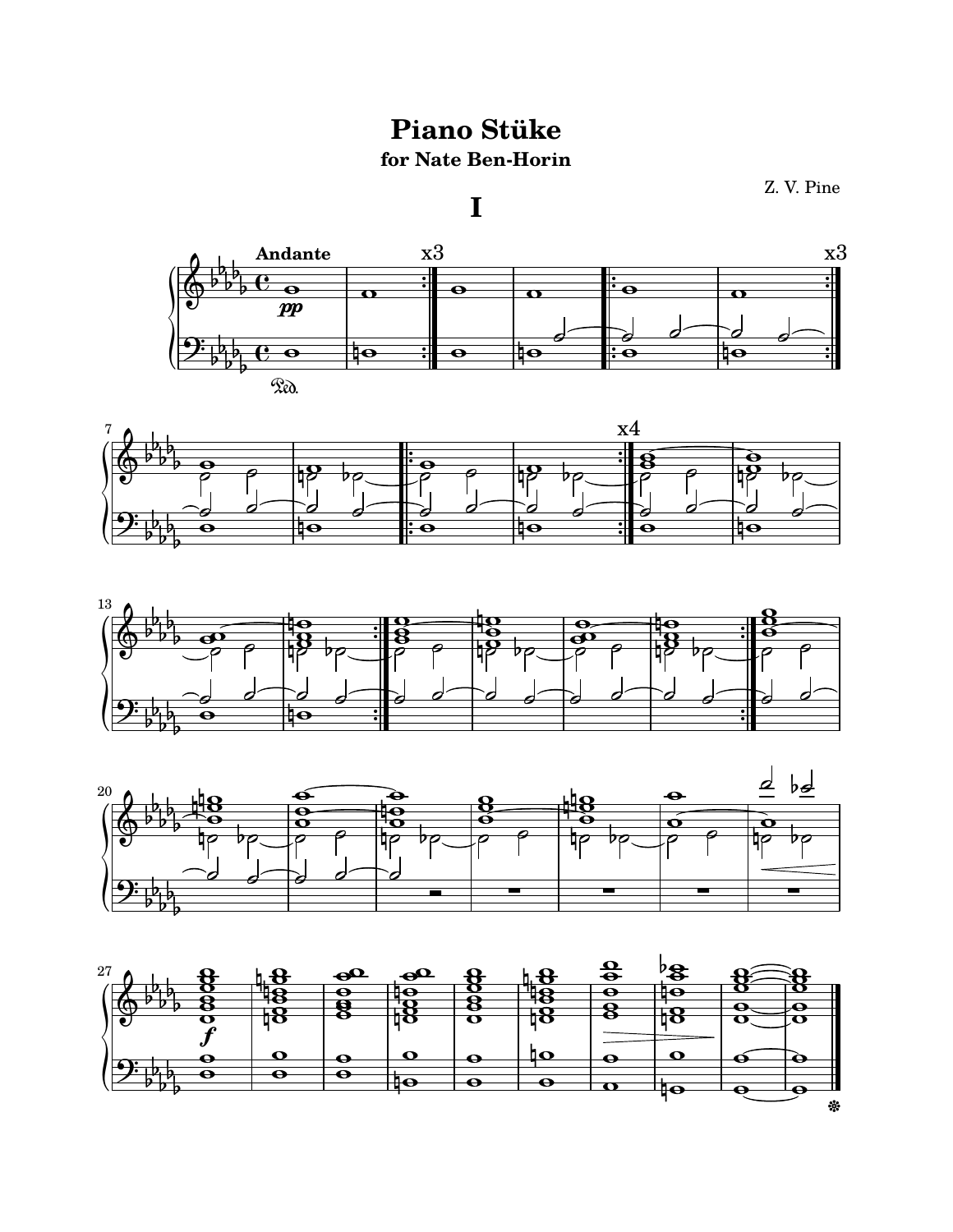## **II**







 *[D.C. al Coda](textedit:///home/zach/lilypond/stuke.ly:206:37:52)*